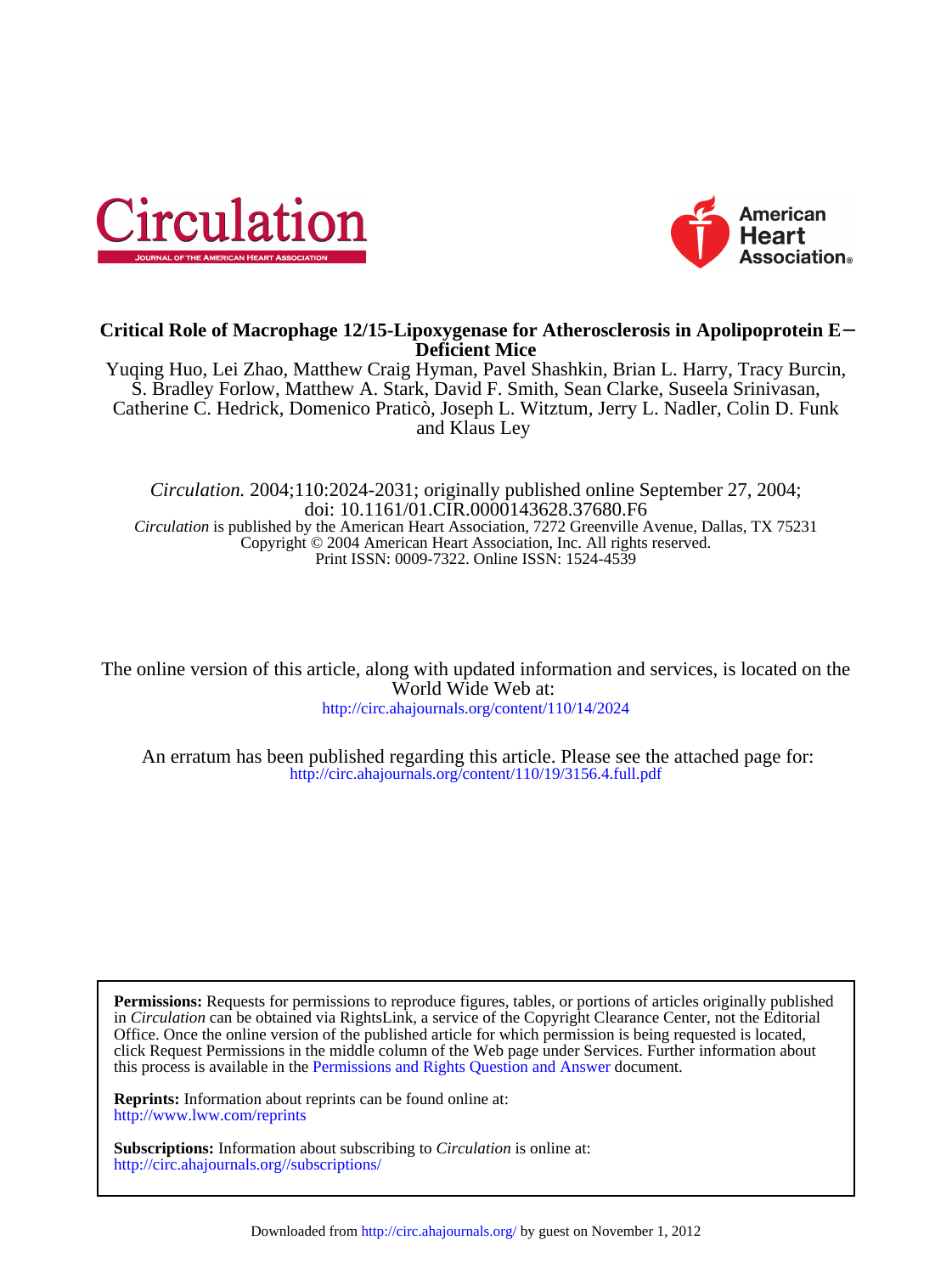# **Critical Role of Macrophage 12/15-Lipoxygenase for Atherosclerosis in Apolipoprotein E–Deficient Mice**

Yuqing Huo, MD, PhD\*; Lei Zhao, MD\*; Matthew Craig Hyman, BS; Pavel Shashkin, PhD; Brian L. Harry, BS; Tracy Burcin, MS; S. Bradley Forlow, PhD; Matthew A. Stark, BS; David F. Smith, MS; Sean Clarke, BS; Suseela Srinivasan, PhD; Catherine C. Hedrick, PhD; Domenico Praticò, MD; Joseph L. Witztum, MD; Jerry L. Nadler, MD; Colin D. Funk, PhD; Klaus Ley, MD

- *Background*—Mice lacking leukocyte type 12/15-lipoxygenase (12/15-LO) show reduced atherosclerosis in several models. 12/15-LO is expressed in a variety of cells, including vascular cells, adipocytes, macrophages, and cardiomyocytes. The purpose of this study was to determine which cellular source of 12/15-LO is important for atherosclerosis.
- *Methods and Results*—Bone marrow from  $12/15\text{-}LO^{-/-}/apoE^{-/-}$  mice was transplanted into apoE<sup>-/-</sup> mice and vice versa. Deficiency of 12/15-LO in bone marrow cells protected apo $E^{-/-}$  mice fed a Western diet from atherosclerosis to the same extent as complete absence of  $12/15$ -LO, although plasma  $8,12$ -*iso*-iPF<sub>20</sub>-IV, a measure of lipid peroxidation, remained elevated.  $12/15\text{-}LO^{-/-}/\text{apoE}^{-/-}$  mice regained the severity of atherosclerotic lesion typical of apo $E^{-/-}$  mice after replacement of their bone marrow cells with bone marrow from apo $E^{-/-}$  mice. Peritoneal macrophages obtained from wild-type but not  $12/15$ -LO<sup>-/-</sup> mice caused endothelial activation in the presence of native LDL. Absence of 12/15-LO decreased the ability of macrophages to form foam cells when exposed to LDL.
- *Conclusions*—We conclude that macrophage 12/15-LO plays a dominant role in the development of atherosclerosis by promoting endothelial inflammation and foam cell formation. **(***Circulation***. 2004;110:2024-2031.)**

**Key Words:** atherosclerosis  $\blacksquare$  cell adhesion molecules  $\blacksquare$  endothelium  $\blacksquare$  lipids

A therosclerosis is a chronic inflammatory disease of the arterial vessel wall that progresses from fatty streak to fibrofatty matrix and fibrous plaque. Monocyte recruitment to the vessel wall and transformation to lipid-enriched foam cells initiate and sustain atherosclerosis.1

12/15-Lipoxygenase (12/15-LO) is a nonheme ironcontaining dioxygenase that forms 12-hydroperoxyeicosatetraenoic acid (12-HPETE) and 15-HPETE and oxidizes esterified fatty acids in lipoproteins (cholesteryl esters) and phospholipids.2,3 On the basis of its product from arachidonic acid, it is classified as 15-lipoxygenase (15-LO) in humans and rabbits4,5 and as "leukocyte-type" 12-lipoxygenase (12-LO) in pig, rat, and mouse.<sup>6</sup>  $12/$ 15-LO can also produce 13-hydroperoxy-octadecadienoic acid (13-HPODE) from linoleic acid.2,3 Mouse leukocyte 12/15-LO is highly related to 15-LO in humans in that they are  $\approx$  74% identical in primary structure, and both are dual-specificity lipoxygenases.7 Mouse 12/15-LO probably represents the orthologue of 15-LO in humans.3,7

Pharmacological inhibition of 15-LO in hypercholesterolemic rabbits resulted in attenuation of atherosclerosis.8,9 In the apo $E^{-/-}$ , LDLR<sup>-/-</sup>, and apobec-1<sup>-/-</sup>/LDL-R<sup>-/-</sup> mouse models of atherosclerosis, disruption of the 12/ 15-LO gene significantly retarded the initiation and progression of atherosclerosis.10–12 A variety of vascular cells are able to express 12/15-LO, including endothelial cells,13,14 smooth muscle cells,13,14 and monocytes/macrophages.13,15 Overexpression of 12/15-LO in mouse endothelial cells<sup>16</sup> and rabbit monocytes/macrophages<sup>17</sup> resulted in completely opposite effects: The former was proatherogenic and the latter antiatherogenic, which indicates a possibility that different cellular expression of 12/15-LO may have different effects on atherosclerosis or that species differences may exist.

In the present study, we used bone marrow transfer to determine the role of 12/15-LO in macrophages and vascular cells (including endothelial cells and smooth muscle cells) in the development of atherosclerosis. We

*Circulation* is available at http://www.circulationaha.org DOI: 10.1161/01.CIR.0000143628.37680.F6

Received May 23, 2004; revision received July 10, 2004; accepted July 21, 2004.

From the University of Virginia (Y.H., M.C.H., P.S., B.L.H., T.B., S.B.F., M.A.S., D.F.S., S.C., S.S., C.C.H., J.L.N., K.L.), Charlottesville, Va; University of Pennsylvania (L.Z., D.P., C.D.F.), Philadelphia, Pa; and University of California (J.L.W), San Diego, Calif.

<sup>\*</sup>Drs Huo and Zhao contributed equally to this work.

Correspondence to Yuqing Huo, MD, PhD, Cardiovascular Division and Vascular Biology Center, University of Minnesota, MMC 508, 420 Delaware St SE, Minneapolis, MN 55455. E-mail Yuqing@umn.edu

<sup>© 2004</sup> American Heart Association, Inc.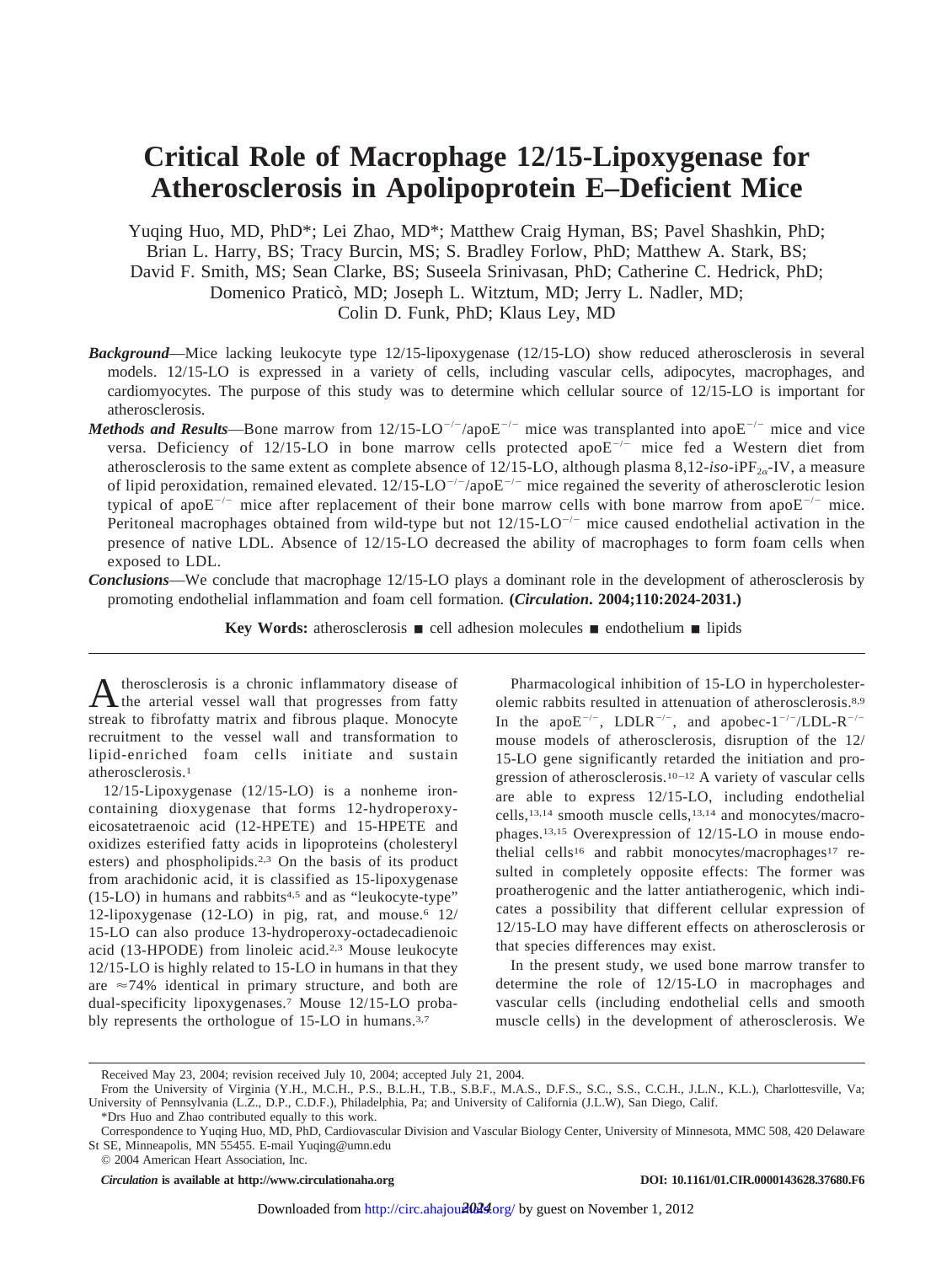

**Figure 1.** 12/15-LO mRNA expression. Comparison of 12/15-LO mRNA expression in various tissues from apo $E^{-/-}$ mice transplanted with bone marrow of apo $E^{-/-}$  mice with those from apo $E^{-/-}$  mice transplanted with bone marrow of 12/15-LO<sup>-/-</sup>/apoE<sup>-/-</sup> mice. n=4.  $*P<0.01$ . Athero indicates atherosclerotic.

also examined the effects of 12/15-LO on endothelial activation and monocyte adhesion using in vitro endothelium-monocyte interaction systems. Finally, we compared in vitro foam cell formation in bone marrow– derived and peritoneal macrophages isolated from  $12/15\text{-LO}^{-/-}$  or wild-type mice.

# **Methods**

#### **Mice: Bone Marrow Transplantation**

The generation and genotype analysis of  $12/15\text{-LO}^{-/-}/\text{apoE}^{-/-}$  mice have been described previously.10 Mouse bone marrow transplantation (BMT) was performed as described previously.18 Four weeks after recovery from BMT, mice were fed a Western diet for 12 weeks.

# **Determination of 12/15-LO mRNA Expression With Real-Time Reverse Transcription– Polymerase Chain Reaction**

Total RNA was isolated with an RNeasy Mini Kit (Qiagen Inc). The primers used to analyze mRNA for mouse 12/15-LO were CTCT-CAAGGCCTGTTCAGGA (sense) and GTCCATTGTCCCCA-GAACCT (antisense). Reverse transcription–polymerase chain reaction (RT-PCR) was performed on the iCycler (Bio-Rad Laboratories) with SYBR Green I (Molecular Probes).

### **Preparation of Mouse Aortas and Quantification of Atherosclerosis**

The aortas of mice were collected and stained with oil red O.19 Images were scanned into a Macintosh computer, and the percent surface areas occupied by lesions were determined with Image-ProPlus (Media Cybernetics).



**Figure 2.** 12/15-LO in bone marrow cells plays a crucial role in formation of atherosclerotic lesions in apo $E^{-/-}$  mice. En face analysis of aortas of bone marrow chimeric mice fed Western diet (12 weeks). Lesion size of apo $E^{-/-}$  mice receiving bone marrow of  $12/15$ -LO<sup>-/-</sup>/apoE<sup>-/-</sup> mice was reduced  $53\%$  compared with that of apo $E^{-/-}$  mice receiving bone marrow of 12/15-LO<sup>+/+</sup>/apoE<sup>-/-</sup> mice and was equal to that of  $12/15$ -LO<sup>-/-</sup>/apoE<sup>-/-</sup> mice receiving bone marrow from 12/15-LO $^{-/-}$ /apoE $^{-/-}$  mice. a, Representative oil red O-stained aortas from chimeric apo $E^{-/-}$  mice. b, Quantitative data on aortic lesion size. Each data point represents value from a single mouse.  $*P<0.01$ .

# **Measurement of Plasma Lipids, Isoprostanes, and Autoantibody Titers Against Oxidized LDL Epitopes**

Plasma triglyceride and total cholesterol levels were determined via an automated enzymatic technique (Boehringer Mannheim GmbH). Plasma  $8,12$ -iso-iPF $\alpha$ -VI levels were measured by gas chromatography/mass spectrometry.11 The titers of IgG and IgM autoantibodies against malondialdehyde LDL (MDA-LDL) and oxidized LDL (OxLDL) were analyzed as described previously.20

#### **Experimental Design for BMT Study**

| <b>Donors</b>                                     | Recipients                                        | <b>Chimeric Mice</b>                                                           |
|---------------------------------------------------|---------------------------------------------------|--------------------------------------------------------------------------------|
| 12/15-L0 <sup>-/-</sup> /apoE <sup>-/-</sup> mice | apo $E^{-/-}$ mice                                | 12/15-LO in non-bone marrow-derived cells and<br>long-lived tissue macrophages |
| apo $E^{-/-}$ mice                                | 12/15-L0 <sup>-/-</sup> /apoE <sup>-/-</sup> mice | 12/15-LO in bone marrow-derived cells                                          |
| apo $E^{-/-}$ mice                                | apo $E^{-/-}$ mice                                | 12/15-LO in all expressing cells                                               |
| 12/15-L0 <sup>-/-</sup> /apoE <sup>-/-</sup> mice | 12/15-L0 <sup>-/-</sup> /apoE <sup>-/-</sup> mice | No 12/15-L0 in any cells                                                       |

Downloaded from<http://circ.ahajournals.org/>by guest on November 1, 2012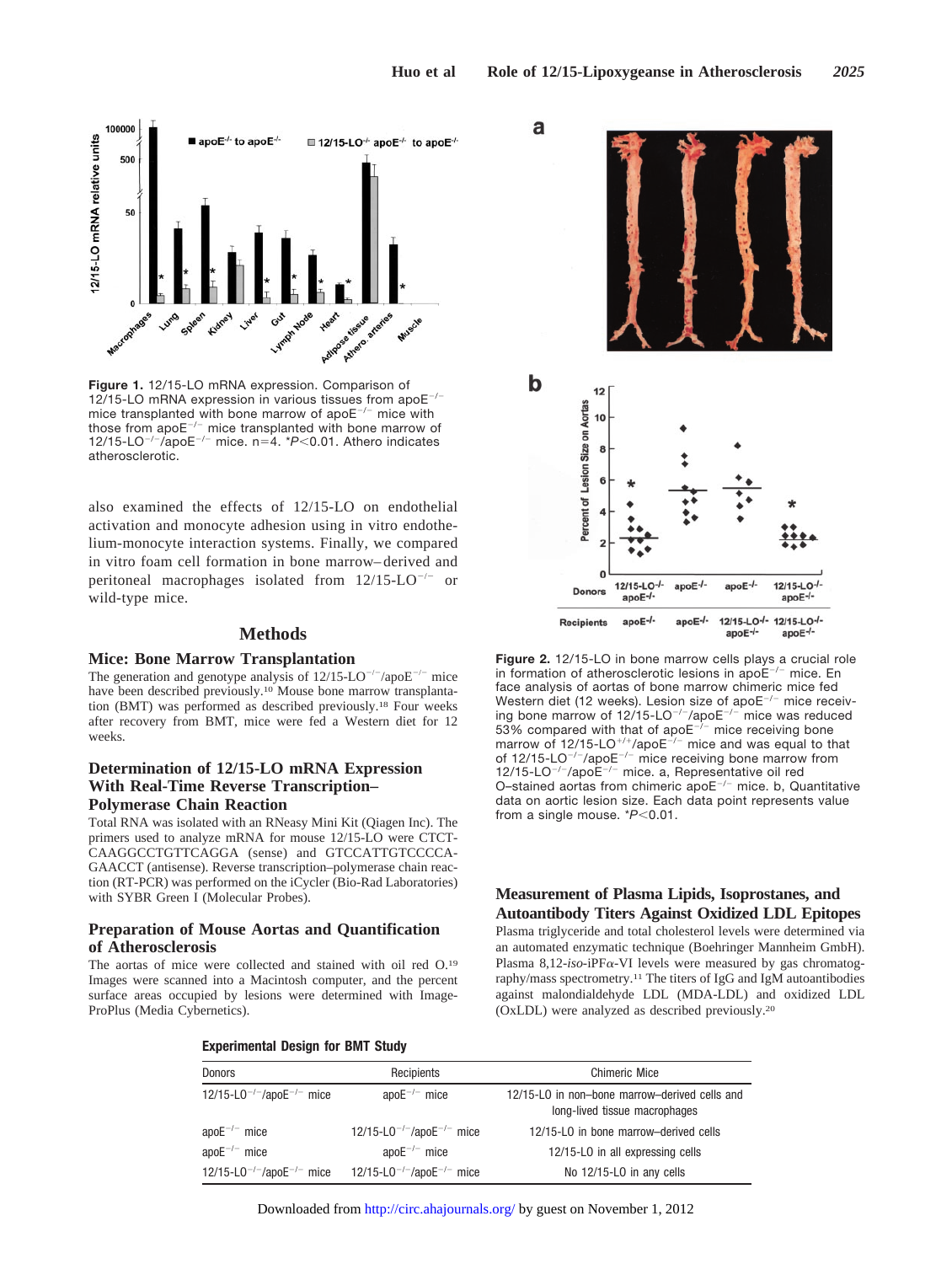

**Figure 3.** Measurement of lipid peroxidation and autoantibodies to OxLDL in BMT mice. a, Lipid peroxidation, reflected by plasma isoprostanes, was decreased in chimeric 12/15-LO<sup>-/-</sup>/ apoE $^{-/-}$  mice with 12/15-LO $^{-/-}$ /apoE $^{-/}$ bone marrow (BMCs) but not in any other group. \*P<0.05. b, Levels of autoantibody (IgM Ab against coppermodified LDL) are significantly lower in 12/15-LO<sup>-/-</sup>/apoE<sup>-/-</sup> mice and apoE<sup>-/</sup> mice receiving bone marrow of 12/15-  $LO^{-/-}$ apo $E^{-/-}$  mice than in those receiving apo $E^{-/-}$  bone marrow.  $*P<0.01$ . c, Levels of autoantibodies correlate with size of atherosclerotic lesions in chimeric mice and their controls. d, Levels of autoantibodies (IgM Ab against coppermodified LDL) do not correlate significantly with levels of isoprostanes.

# **Isolation and Culture of Murine Aortic Endothelial Cells and Macrophages**

Endothelial cells from mouse thoracic aortas were isolated and cultured as described previously.21 Endothelial cells from passage 3 to 5 were used in this study. Macrophages used in this study were either harvested by peritoneal lavage or differentiated from bone marrow cell by cytokines that included interleukin-4 (IL-4), granulocyte-macrophage colony–stimulating factor (GM-CSF), and macrophage colony–stimulating factor (M-CSF).

# **Monocyte Adhesion Assay**

Confluent murine endothelial monolayers were washed and cultured in serum-free DMEM supplemented with Nutridoma-HU (Roche Diagnostics GmbH). LDL (Biomedical Technologies, Inc) was added at a final concentration of 200  $\mu$ g/mL. After 20 hours, cell media were removed, and the endothelial monolayer was washed 3 times for the monocyte adhesion assay. The confluent murine endothelial monolayer was cocultured with macrophages for 24 hours in serum-free DMEM supplemented with Nutridoma-HU in the presence of LDL at a concentration of 200  $\mu$ g/mL. Then, washed endothelial monolayers were incubated with  $10<sup>6</sup>$  carboxyfluorescein diacetate succinimidyl ester-labeled WEHI78/24 cells (a murine monocytic cell line) suspended in 1 mL of binding buffer for 20 minutes. After a vigorous wash, adherent cells were determined by fluorescence intensity.

### **In Vitro Foam Cell Assay**

Thioglycollate-elicited or bone marrow–derived macrophages were used. For some experiments, macrophages were stimulated with IL-4. LDL, OxLDL, or acetylated LDL (Biomedical Technologies, Inc) was added at different concentrations for different periods. Then, macrophages were washed with PBS, fixed with 4% paraformaldehyde, and stained with oil red O. Images were scanned into a Macintosh computer, and the percentage of oil red O–positively stained cells or surface area occupied by oil red O–stained droplets in each cell was determined with Image-Pro Plus.

#### **Statistical Analysis**

Statistical analysis was performed with Instat software (GraphPad Software). Data are represented as mean $\pm$ SE. Data were compared with either 1-way ANOVA followed by Bonferroni correction post hoc test or Student *t* test to evaluate 2-tailed levels of significance. The null hypothesis was rejected at  $P<0.05$ .

#### **Results**

#### **Expression of 12/15-LO mRNA In Vivo**

To investigate potential tissue-specific roles of 12/15-LO in atherosclerosis, we first surveyed 12/15-LO mRNA expression in atherosclerotic mice using real-time RT-PCR. Of all tissues surveyed, the highest mRNA expression level was found in peritoneal macrophages. 12/15-LO mRNA in elicited peritoneal macrophages was  $\approx 1000$ times higher than that in other tissues, including lung, heart, atherosclerotic vessel, liver, gut, spleen, lymph node, kidney, and adipose tissue. 12/15-LO was undetectable in brain and muscle (Figure 1). 12/15-LO was decreased by 90% in most tissues 12 weeks after 12/15-  $LO^{-/-}$  bone marrow replacement (Figure 1), which suggests that 12/15-LO exists mainly in macrophages in these tissues. Alternatively, 12/15-LO expression of native cells in these tissues may be regulated by 12/15-LO– expressing macrophages, although no autocrine and paracrine loops of 12/15-LO expression have been reported. The amount of 12/15-LO mRNA in kidney and adipose tissues did not change significantly as a result of transplantation with  $12/15\text{-LO}^{-/-}$  bone marrow, which suggests 12/15-LO expression in tissue-resident cells. Under the conditions employed, 12/15-LO mRNA was not detectable in atherosclerotic arteries of apo $E^{-/-}$  mice that received 12/15-LO– deficient bone marrow, which indicates that 12/15-LO in atherosclerotic lesions exists mainly in macrophages/foam cells (Figure 1).

# **Role of Bone Marrow–Derived 12/15-LO in Atherosclerosis**

Bone marrow– derived macrophages contribute to foam cell formation in atherosclerotic lesions.22 To determine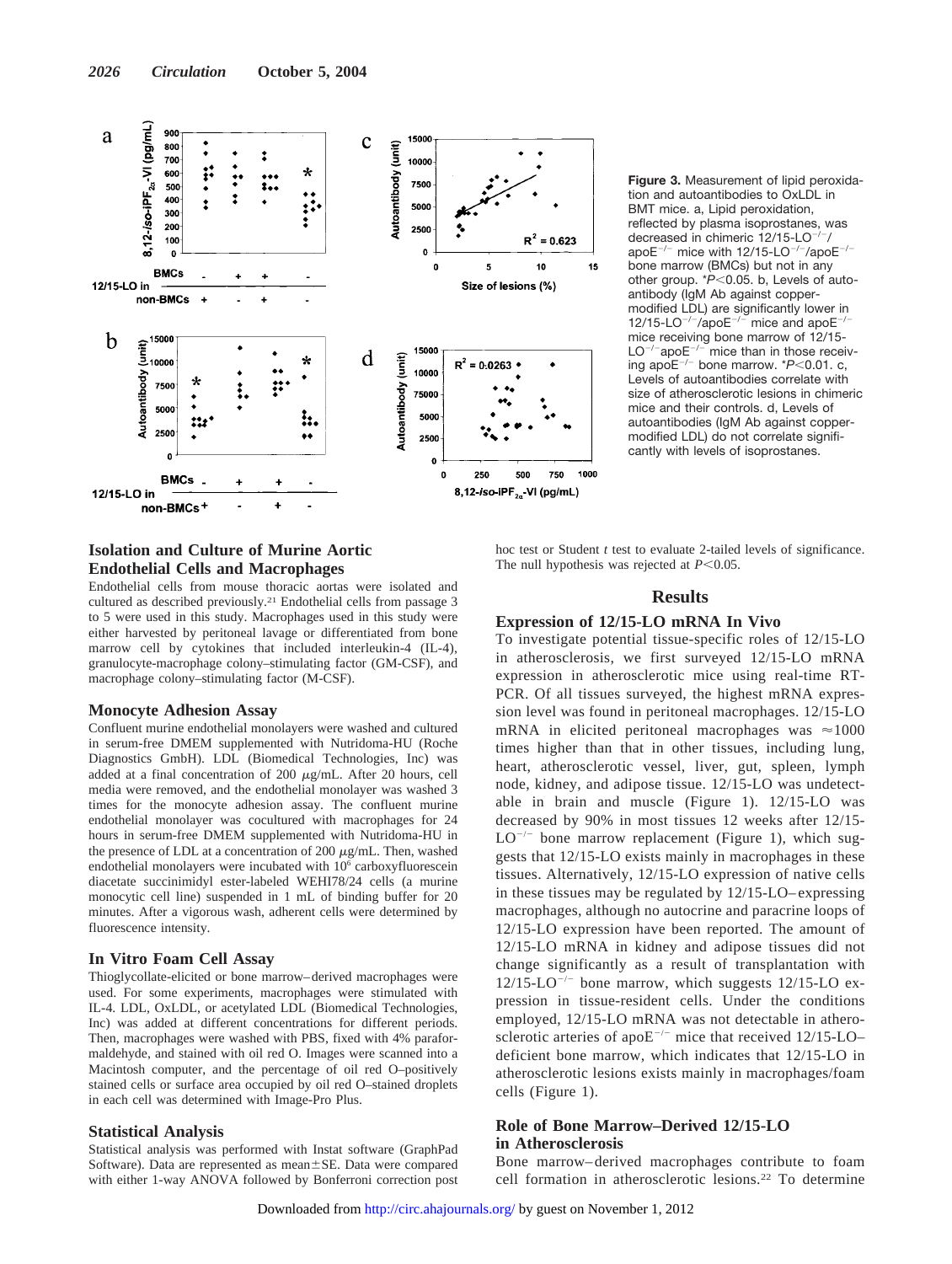

**Figure 4.** Endothelial activation by autocrine 12/15-LO products. a, Adhesion of fluorescently labeled WEHI24/78 cells (arbitrary units) on murine aortic endothelial monolayer was not dependent on presence (black) or absence (gray) of endothelial 12/15-LO either under resting condition or treated with LDL or tumor necrosis factor (TNF).  $n=6$ . Expression of adhesion molecules including VCAM-1 and ICAM-1 did not show significant difference either under resting conditions (b, d) or with exposure to LDL (200  $\mu$ g/mL for 20 hours) or TNF (10 ng/mL for 5 hours; c, e). Figures b through e represent 1 of 3 experiments; solid line indicates wild type; broken line, 12/15-LO<sup>-7</sup>. d, Serum-free cell medium conditioned by 12/15-LO<sup>+/+</sup> macrophages slightly increased endothelial VCAM-1 expression. e, In presence of LDL,  $12/15$ -LO<sup>+/+</sup> macrophages cocultured with endothelial cells significantly increased expression of VCAM-1 on endothelial cells.  $n=4$ . Max indicates maximum.

the influence of macrophage 12/15-LO in the formation of atherosclerotic lesions, we generated 4 groups of chimeric mice (Table) by transplanting bone marrow from 12/15-  $LO^{-/-}/apoE^{-/-}$  mice into apo $E^{-/-}$  mice and vice versa, as well as 2 control groups. BMT did not affect blood monocyte counts or tissue macrophages as reflected by the number of macrophages in the peritoneal cavity of thioglycollate-challenged mice (data not shown). Aortic lesion sizes in the 4 groups are shown in Figure 2b. Apo $E^{-/-}$  mice reconstituted with bone marrow of apo $E^{-/-}$ mice had lesions that covered 4.5% to 8.7% of the aortic surface. The lesion size in apo $E^{-/-}$  mice receiving the bone marrow of  $12/15\text{-LO}^{-/-}/\text{apo}E^{-/-}$  mice, similar to that in  $12/15\text{-LO}^{-/-}/\text{apo}E^{-/-}$  mice receiving the bone marrow of  $12/15\text{-LO}^{-/-}/\text{apoE}^{-/-}$ , was reduced by 50% ( 2.0% to 4.2%) compared with that in their controls (Figure 2b). This suggests that 12/15-LO from bone marrow– derived cells is critical for lesion development in this model. Consistent with this interpretation, reconstitution of 12/15-  $LO^{-/-}/apoE^{-/-}$  mice with bone marrow of apo $E^{-/-}$  mice fully restored their lesion sizes to the levels of apo $E^{-/-}$ mice.

# **Plasma Lipids, Lipid Peroxidation, and Immune Response in Reconstituted apoE/ Mice**

Mean cholesterol and triglyceride levels in bone marrow– transferred mice in different groups were not different (data not shown). Because the apo $E^{-/-}$  mice reconstituted with bone marrow from  $12/15\text{-LO}^{-/-}/\text{apoE}^{-/-}$  mice had small atherosclerotic lesions, indistinguishable from the lesion size found in mice completely lacking 12/15-LO, we tested whether plasma  $8,12$ -iso-iPF<sub>2 $\alpha$ </sub>-VI levels in these mice would also be suppressed. Interestingly, isoprostane levels in these mice were the same as in apo $E^{-/-}$  or  $12/15\text{-LO}^{-/-}/\text{apo}E^{-/-}$  mice reconstituted with the bone marrow of apo $E^{-/-}$  mice (Figure 3a).

In atherosclerosis, an immune response to oxidized lipids is prominent and results in the formation of autoantibodies of the IgM and IgG isotypes to modified LDL.23 In all groups of BMT mice, autoantibody levels, especially levels of IgG autoantibodies, were much lower than those of age-matched controls, presumably because the immune system had not completely recovered from the lethal irradiation and reconstitution at the time serum was harvested. Interestingly, autoantibody (IgM Ab against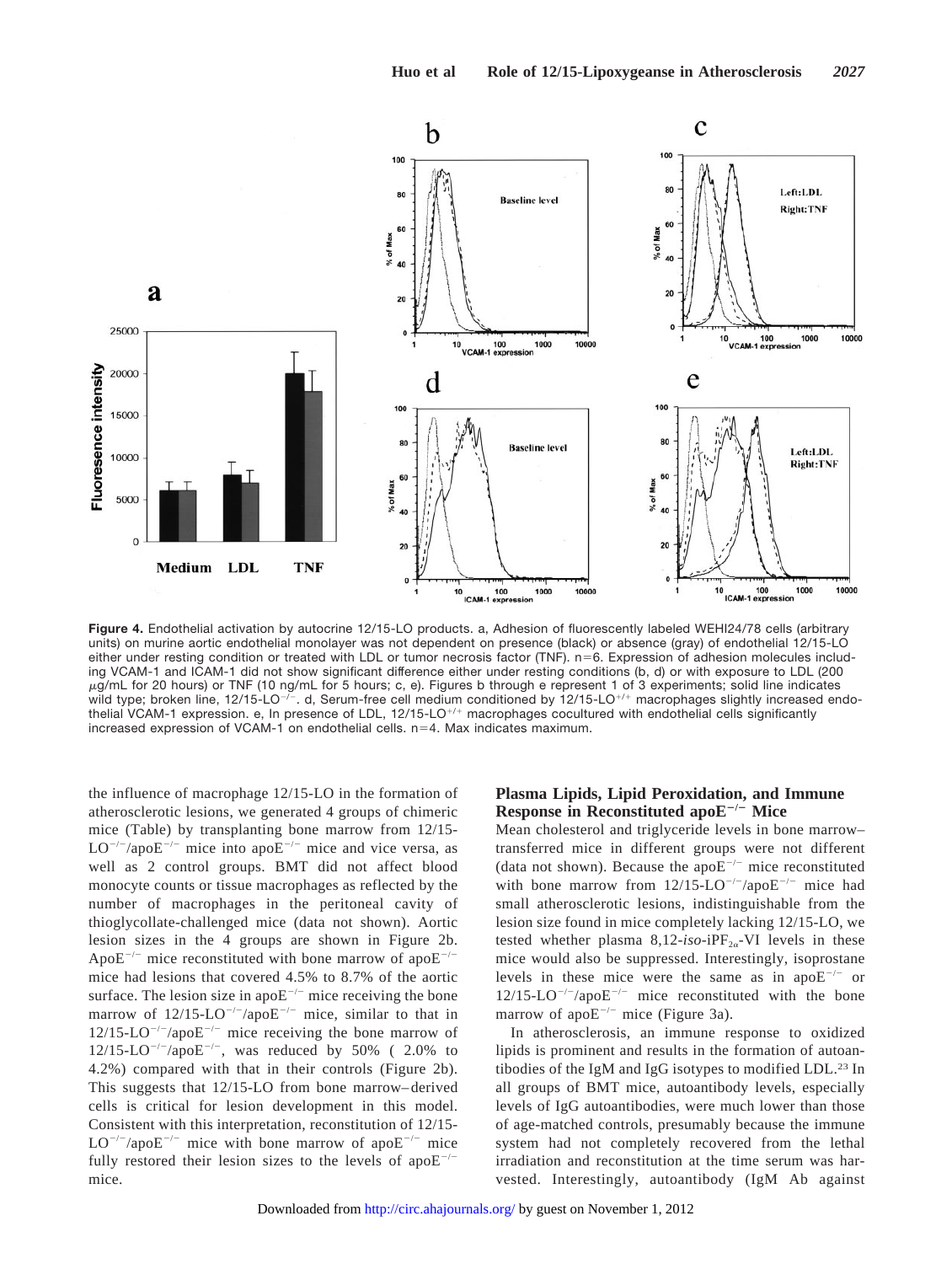

**Figure 5.** Endothelial activation by macrophage 12/15-LO activity. a, Coculture system used to evaluate effect of macrophage 12/15-LO on endothelial activation. Step 1: peritoneal macrophages were incubated in upper well of transwell system (pore size 0.4  $\mu$ m) with endothelial cells (ECs) in lower well with or without addition of LDL. Step 2: After a period of 20 to 24 hours, fluorescently labeled WEHI24/78 cells were loaded on washed endothelial monolayer to determine adhesiveness of endothelium. b, In absence of LDL, wild-type (1) or 12/15- LO–deficient (2) macrophages caused similar low level of adhesion of WEHI24/78 cells to endothelial cells. LDL-containing media conditioned by 12/15-LO<sup>+/+</sup> (4) but not 12/15-LO<sup>-/-</sup> (3) macrophages promoted cell adhesion. n=6. c, Quantification of WEHI24/78 adhesion to endothelial cells (arbitrary units).  $*P<0.01$ . M $\phi$  indicates macrophages; WT, wild type. d, Serum-free cell medium conditioned by  $12/15$ -LO<sup>+/+</sup> macrophages slightly increased endothelial VCAM-1 expression. e, In the presence of LDL,  $12/15$ -LO<sup>+/+</sup> macrophages co-cultured with endothelial cells significant increased the expression of VCAM-1 on endothelial cells.  $n=4$ .

copper-modified LDL) levels were higher in mice reconstituted with the bone marrow of apo $E^{-/-}$  mice than in those receiving the bone marrow of  $12/15\text{-}LO^{-/-}/apoE^{-}$ mice, irrespective of the genotype of the recipient (Figure 3b). Consistent with protection of mice receiving 12/15-  $LO^{-/-}/apoE^{-/-}$  bone marrow, we found a highly significant positive correlation of autoantibody (IgM Ab against copper-modified LDL) levels with lesion size (Figure 3c). Autoantibody levels did not correlate with levels of plasma isoprostanes (Figure 3d).

# **Endothelial Activation by Autocrine 12/15-LO Products**

Aortic endothelium of apo $E^{-/-}$  mice fed a Western diet is activated and expresses various adhesion molecules.24 Because endothelial cells are known to express 12/15- LO,<sup>13</sup> we tested whether endothelial activation is caused by endothelial cell 12/15-LO by an autocrine mechanism. Figure 4 shows that there was no difference in the expression of either vascular cell adhesion molecule-1 (VCAM-1) or intercellular adhesion molecule-1 (ICAM-1) between cultured wild-type and 12/15-LO– deficient aortic endothelial cells, either incubated with LDL, stimulated with tumor necrosis factor- $\alpha$ , or under resting conditions. Similarly, adhesion of WEHI78/24 cells, a murine monocytic cell line, also was not dependent on endothelial 12/15-LO (Figure 4a).

# **Endothelial Activation by Macrophage 12/15-LO Activity**

To test whether macrophage 12/15-LO has an influence in endothelial activation and endothelium-monocyte interactions, we developed a coculture system (Figure 5a) in which peritoneal macrophages from  $12/15\text{-LO}^{-/-}$  or wildtype mice were incubated in the upper well of a transwell system with and without native (nonmodified) LDL, and endothelial cells in the lower well were used as indicators of endothelial activation, measured by adhesion of WEHI78/24 cells. In the absence of LDL, neither wildtype nor 12/15-LO– deficient macrophages induced much endothelial activation (Figures 5b and 5c). By contrast, when LDL was added to the culture media, wild-type but not 12/15-LO– deficient macrophages had a large and significant activating effect on endothelial cells, as demonstrated by a 3-fold elevation of WEHI78/24 cell adhesion (Figures 5b and 5c) and significant upregulation of VCAM-1 on endothelial cells (Figures 5d and 5e).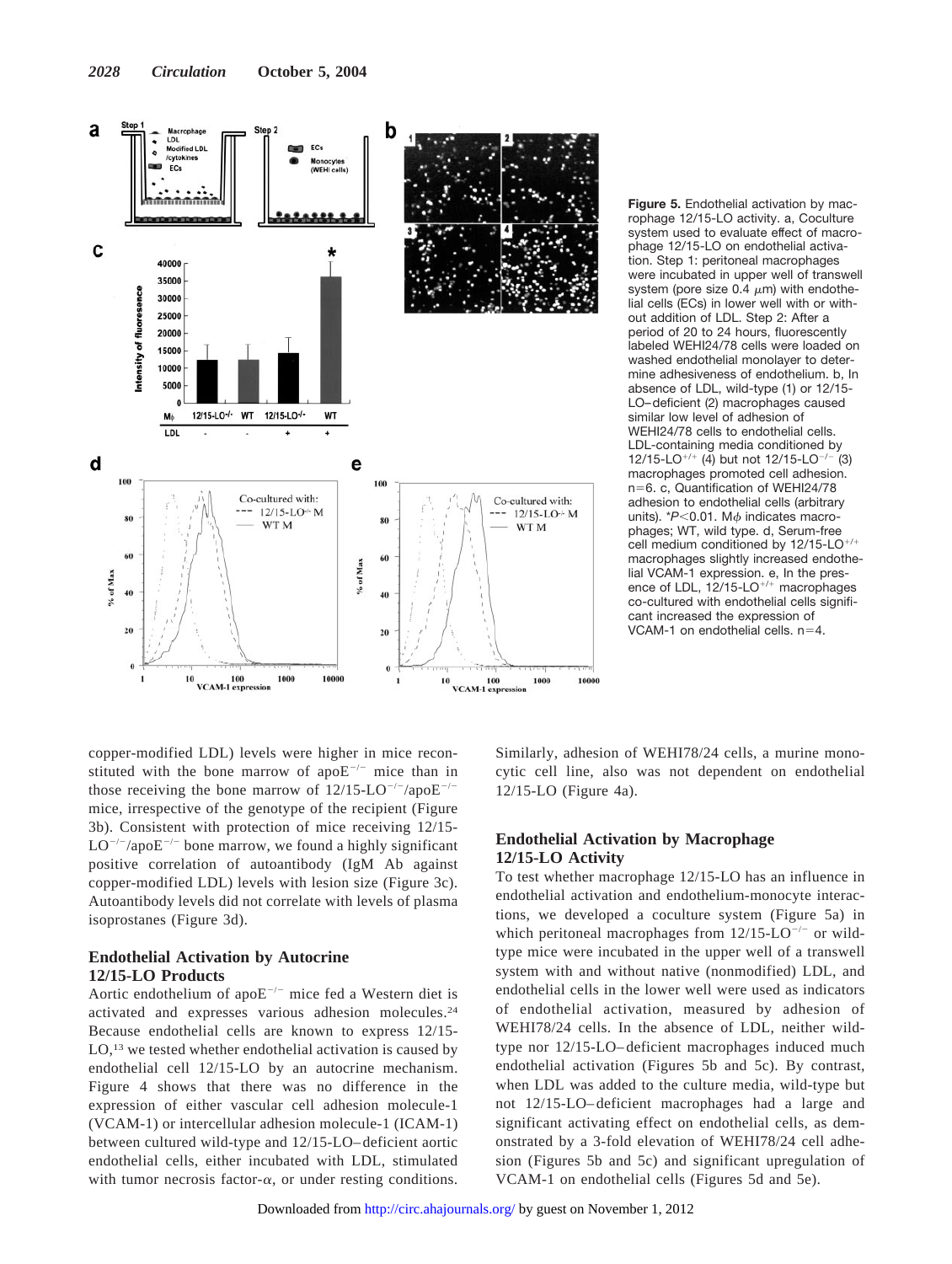# **Foam Cell Formation by 12/15-LO– Deficient Macrophages**

Foam cell formation is a hallmark of atherosclerosis.25 Therefore, we tested whether 12/15-LO might influence foam cell formation in peritoneal macrophages loaded with acetylated LDL. After 24 and 48 hours in culture, oil red O uptake as a marker of lipid accumulation was indistinguishable in macrophages from wild-type and  $12/15\text{-LO}^{-/-}$ mice (Figure 6a). Similar results were obtained with OxLDL (data not shown).

When 12/15-LO– deficient peritoneal macrophages were cultured in the presence of native LDL, their lipid uptake was much reduced compared with wild-type controls. The intensity of oil red O staining was decreased in peritoneal macrophages from  $12/15$ -LO<sup>-/-</sup> mice (Figures 6b and 6c). The difference was further enhanced in macrophages stimulated with IL-4 (Figures 6b and 6c). This may be due to an increase of 12/15-LO protein and activity induced by IL-4 in vitro.26 Similar results were obtained on macrophages differentiated from bone marrow cells in the presence of GM-CSF, IL-4, and M-CSF (data not shown).

# **Discussion**

Our study demonstrates that 12/15-LO in macrophages is critical for the formation of atherosclerotic lesions. Mice reconstituted with bone marrow from apo $E^{-/-}/12/15\text{-LO}^{-/-}$ mice show 50% reduced lesion sizes compared with mice receiving apo $E^{-/-}$  bone marrow. Double-knockout mice regained the severity of atherosclerotic lesion typical of apo $E^{-/-}$  mice after receiving bone marrow from apo $E^{-/-}$ mice. Thus, macrophage 12/15-LO mediates endothelial activation and foam cell formation, 2 key steps in the process of atherosclerosis.

The BMT study suggests that macrophage 12/15-LO is proatherogenic in mice. This is inconsistent with previous studies by Shen et al, $17$  who found that 15-LO in monocytes/macrophages is antiatherogenic in a rabbit atherosclerotic model. The conflicting conclusions from these studies may be due to differences in species (rabbit versus mouse), lipoxygenase gene products (ratio of 12HETE:15HETE), and genetic manipulation (knockout versus transgenic overexpression). The expression level of the enzyme in transgenic monocyte-derived rabbit macrophages is 20-fold higher than in macrophages of normal rabbits and comparable to that of highly activated human monocytes by cytokines.<sup>27</sup> 12/15-LO and its products at high concentrations may play a role different from that at their physiological concentration. Recent studies have shown that several 12/15-LO products are ligands of peroxisome proliferator-activated receptor- $\gamma$  (PPAR $\gamma$ ).<sup>28</sup>  $PPAR\gamma$  ligands have potent antiinflammatory effects at a high concentration.29 Overexpression of 15-LO in monocytes/macrophages may result in substantial accumulation of 12/15-LO products and consequently trigger the PPAR $\gamma$ pathway in these cells.

Circulating precursor cells can be recruited to the vessel wall and differentiate to various vascular cells under



**Figure 6.** Effect of 12/15-LO on foam cell formation in vitro. a, No difference in percentage of oil red O–positive cells was found when peritoneal wild-type (WT) and 12/15-LO–deficient macrophages were exposed to acetylated LDL (Ac-LDL). n=5. b, After incubation with native LDL, intensity of oil red O staining was much lower in 12/15-LO–deficient macrophages (2) than in wild-type macrophages (1). This difference in intensity of oil red O staining was further enhanced when wildtype (3) and 12/15-LO deficient (4) macrophages were treated with IL-4 before incubation with LDL. c, Quantitative data on foam cell formation. Amount of lipid per macrophage was quantified by measuring area of oil red O staining.  $n=4$ .  $*$   $P<$ 0.01. M $\phi$  indicates macrophages.

different pathological conditions, especially in the setting of vascular injury.30 In spontaneous atherosclerotic vessels, only a very limited number of endothelial cells and smooth muscle cells are replaced by differentiated donorderived stem cells within 8 to 12 weeks after BMT.30 In the same time frame,  $12/15\text{-LO}^{-/-}/\text{apo}E^{-/-}$  mice receiving bone marrow from apo $E^{-/-}$  mice developed the same extent of atherosclerotic lesions as control mice. There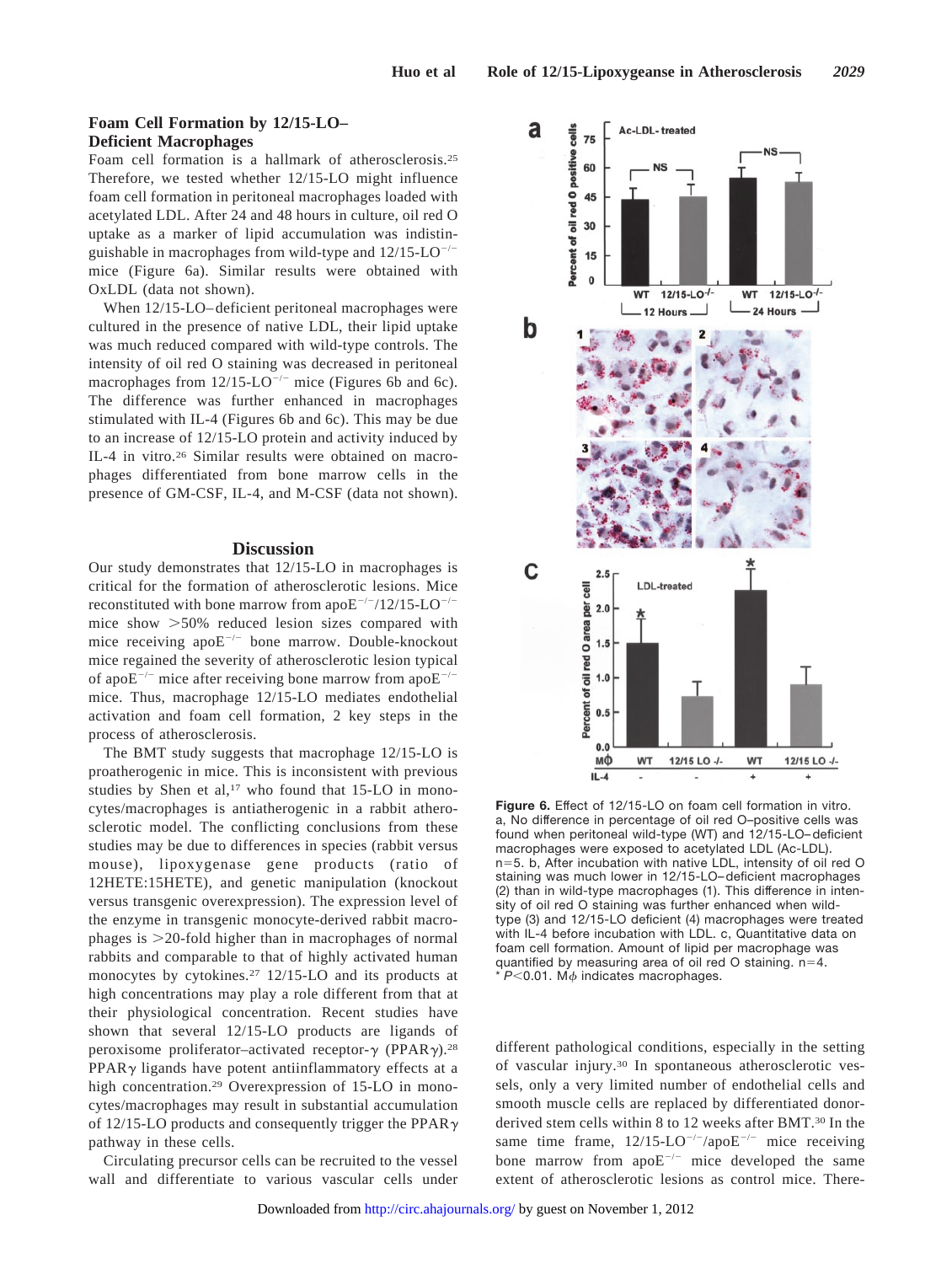fore, the contribution of circulating precursor cells to the observed effects, if there is any, is likely to be small.

Human monocytes and macrophages express a 15-LO that can also produce 12-HETE and probably represents the human orthologue of mouse 12/15-LO.3 The presence of specific 15-lipoxygenase products,31 15-LO protein and 15-LO mRNA,32 in human atherosclerotic arteries has been clearly demonstrated in samples obtained from patients aged 15 to 37 years. In a recent report, Spanbroek et al<sup>33</sup> did not detect 15-LO in very advanced atherosclerotic arterial samples. The present study was performed at the time when mice start to develop atherosclerosis, showing participation of macrophage 12/15-LO in the early phase of atherogenesis in mice, which is consistent with the findings in humans.

In the absence of LDL, macrophage 12/15-LO causes little increase in endothelial activation. However, in the presence of LDL, macrophage 12/15-LO significantly increases expression of endothelial adhesion molecules and endothelial-monocyte interactions. A suppression of lipid uptake and foam cell formation in macrophages lacking 12/15-LO was observed after incubation with native LDL but not modified LDL.12 These results suggest that the proatherogenic role of macrophage 12/15-LO may be related to its oxidative action on LDL.<sup>10-12</sup> However, in this BMT study, levels of isoprostane do not correlate with the sizes of atherosclerotic lesions. Overall levels of isoprostane may not reflect the local accumulation of oxidative products generated by 12/15-LO in the vessel wall, which may be important for the formation of atherosclerotic lesions. Alternatively, other 12/15-LO– dependent mechanisms may be involved. A recent study has demonstrated a decrease in production of IL-12 in 12/15- LO-deficient macrophages,<sup>34</sup> which suggests a reduced immune response. This correlates with lower titers of autoantibodies to OxLDL in BMT mice in the present study. Therefore, in addition to its oxidative action, macrophage-derived 12/15-LO may also be involved in regulating the immune response during initiation and progression of atherosclerosis.

# **Acknowledgments**

This work was supported by NIH HL-58108 to Dr Ley, HL53558 to Dr Funk, P01 HL55798 to Dr Nadler, HL071141 to Dr Hedrick, and American Heart Association grants 030211N to Dr Praticò, 0120404U to Dr Huo, and 0225369U to Dr Zhao. We thank Michele Kirkpatrick and Jennifer Tripp for mouse husbandry.

#### **References**

- 1. Ross R. Atherosclerosis: an inflammatory disease. *N Engl J Med*. 1999; 340:115–126.
- 2. Yamamoto S. Mammalian lipoxygenases: molecular structures and functions. *Biochim Biophys Acta*. 1992;1128:117–131.
- 3. Funk CD. The molecular biology of mammalian lipoxygenases and the quest for eicosanoid functions using lipoxygenase-deficient mice. *Biochim Biophys Acta*. 1996;1304:65– 84.
- 4. Kuhn H, Belkner J, Suzuki H, et al. Oxidative modification of human lipoproteins by lipoxygenases of different positional specificities. *J Lipid Res*. 1994;35:1749 –1759.
- 5. Belkner J, Stender H, Kuhn H. The rabbit 15-lipoxygenase preferentially oxygenates LDL cholesterol esters, and this reaction does not require vitamin E. *J Biol Chem*. 1998;273:23225–23232.
- 6. Takahashi Y, Glasgow WC, Suzuki H, et al. Investigation of the oxygenation of phospholipids by the porcine leukocyte and human platelet arachidonate 12-lipoxygenases. *Eur J Biochem*. 1993;218: 165–171.
- 7. Yoshimoto T, Takahashi Y. Arachidonate 12-lipoxygenases. *Prostaglandins Other Lipid Mediat*. 2002;68 – 69:245– 62.
- 8. Sendobry SM, Cornicelli JA, Welch K, et al. Attenuation of dietinduced atherosclerosis in rabbits with a highly selective 15-lipoxygenase inhibitor lacking significant antioxidant properties. *Br J Pharmacol*. 1997;120:1199 –1206.
- 9. Bocan T, Rosebury WS, Mueller SB, et al. A specific 15-lipoxygenase inhibitor limits the progression and monocyte-macrophage enrichment of hypercholesterolemia-induced atherosclerosis in the rabbit. *Atherosclerosis*. 1998;136:203–216.
- 10. Cyrus T, Witztum JL, Rader DJ, et al. Disruption of the 12/15-lipoxygenase gene diminishes atherosclerosis in apo E-deficient mice. *J Clin Invest*. 1999;103:1597–1604.
- 11. Cyrus T, Pratico D, Zhao L, et al. Absence of 12/15-lipoxygenase expression decreases lipid peroxidation and atherogenesis in apolipoprotein e-deficient mice. *Circulation*. 2001;103:2277–2282.
- 12. George J, Afek A, Shaish A, et al. 12/15-Lipoxygenase gene disruption attenuates atherogenesis in LDL receptor-deficient mice. *Circulation*. 2001;104:1646 –1650.
- 13. Kim JA, Gu JL, Natarajan R, et al. A leukocyte type of 12-lipoxygenase is expressed in human vascular and mononuclear cells: evidence for upregulation by angiotensin II. *Arterioscler Thromb Vasc Biol*. 1995;15:942–948.
- 14. Patricia MK, Natarajan R, Dooley AN, et al. Adenoviral delivery of a leukocyte-type 12 lipoxygenase ribozyme inhibits effects of glucose and platelet-derived growth factor in vascular endothelial and smooth muscle cells. *Circ Res*. 2001;88:659 – 665.
- 15. Asada Y, Hara S, Tsuneyoshi A, et al. Fibrin-rich and platelet-rich thrombus formation on neointima: recombinant tissue factor pathway inhibitor prevents fibrin formation and neointimal development following repeated balloon injury of rabbit aorta. *Thromb Haemost*. 1998;80:506 –511.
- 16. Harats D, Shaish A, George J, et al. Overexpression of 15-lipoxygenase in vascular endothelium accelerates early atherosclerosis in LDL receptor-deficient mice. *Arterioscler Thromb Vasc Biol*. 2000;20: 2100 –2105.
- 17. Shen J, Herderick E, Cornhill JF, et al. Macrophage-mediated 15-lipoxygenase expression protects against atherosclerosis development. *J Clin Invest*. 1996;98:2201–2208.
- 18. Jung U, Ley K. Mice lacking two or all three selectins demonstrate overlapping and distinct functions of each selectin. *J Immunol*. 1999; 162:6755– 6762.
- 19. Nunnari JJ, Zand T, Joris I, et al. Quantitation of oil red O staining of the aorta in hypercholesterolemic rats. *Exp Mol Pathol*. 1989;51:1-8.
- 20. Horkko S, Miller E, Branch DW, et al. The epitopes for some antiphospholipid antibodies are adducts of oxidized phospholipid and beta2 glycoprotein 1 (and other proteins). *Proc Natl Acad Sci U S A*. 1997;94:10356 –10361.
- 21. Hatley ME, Srinivasan S, Reilly KB, et al. Increased production of 12/15 lipoxygenase eicosanoids accelerates monocyte/endothelial interactions in diabetic db/db mice. *J Biol Chem*. 2003;278: 25369 –25375.
- 22. Fazio S, Babaev VR, Murray AB, et al. Increased atherosclerosis in mice reconstituted with apolipoprotein E null macrophages. *Proc Natl Acad Sci U S A*. 1997;94:4647– 4652.
- 23. Palinski W, Horkko S, Miller E, et al. Cloning of monoclonal autoantibodies to epitopes of oxidized lipoproteins from apolipoprotein E-deficient mice: demonstration of epitopes of oxidized low density lipoprotein in human plasma. *J Clin Invest*. 1996;98:800-814.
- 24. Nakashima Y, Raines EW, Plump AS, et al. Upregulation of VCAM-1 and ICAM-1 at atherosclerosis-prone sites on the endothelium in the apoE-deficient mouse. *Arterioscler Thromb Vasc Biol*. 1998;18: 842– 851.
- 25. Glass CK, Witztum JL. Atherosclerosis: the road ahead. *Cell*. 2001; 104:503–516.
- 26. Cornicelli JA, Welch K, Auerbach B, et al. Mouse peritoneal macrophages contain abundant omega-6 lipoxygenase activity that is inde-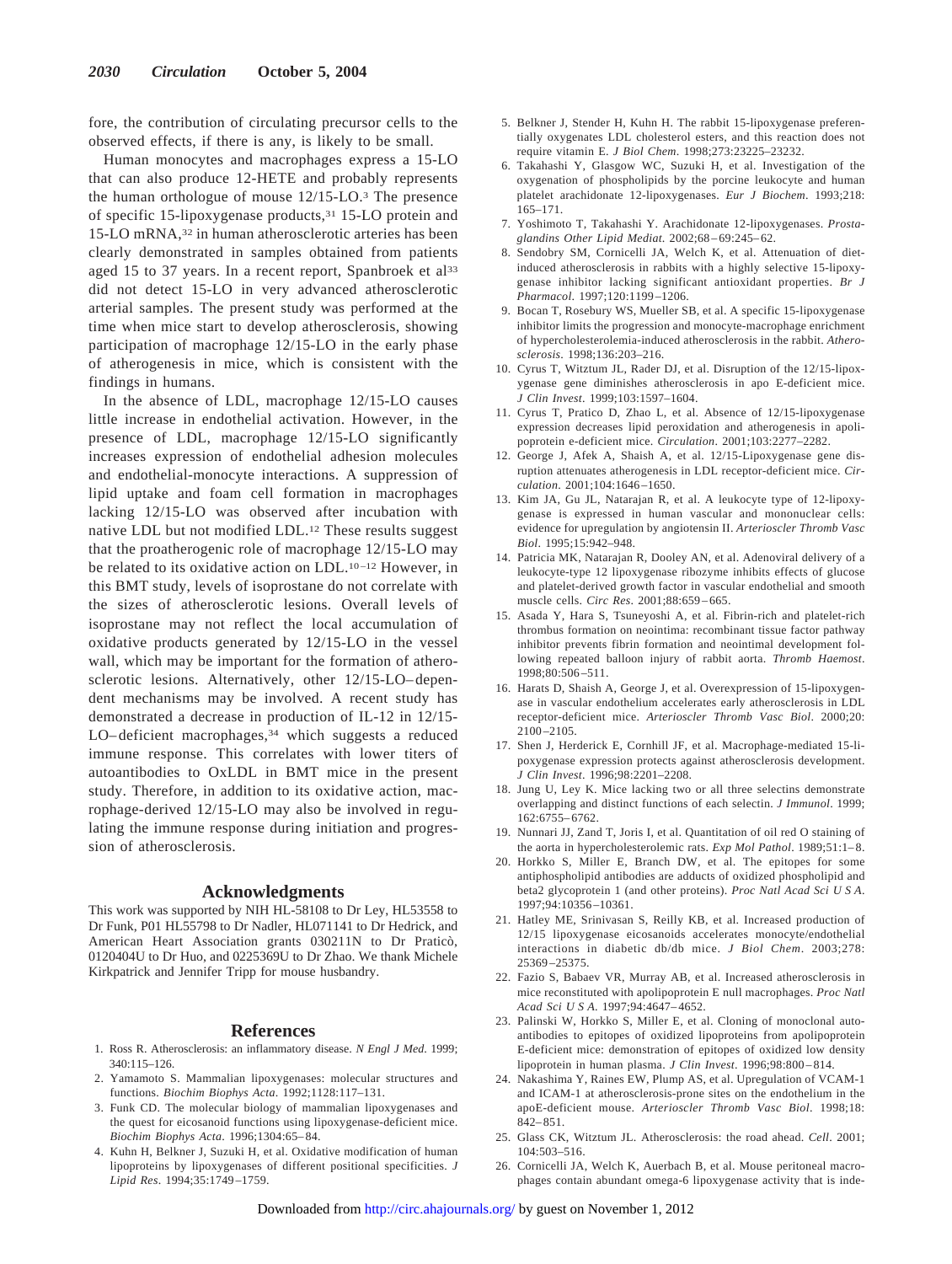pendent of interleukin-4. *Arterioscler Thromb Vasc Biol*. 1996;16: 1488 –1494.

- 27. Shen J, Kuhn H, Petho-Schramm A, et al. Transgenic rabbits with the integrated human 15-lipoxygenase gene driven by a lysozyme promoter: macrophage-specific expression and variable positional specificity of the transgenic enzyme. *FASEB J*. 1995;9:1623–1631.
- 28. Huang JT, Welch JS, Ricote M, et al. Interleukin-4-dependent production of PPAR-gamma ligands in macrophages by 12/15-lipoxygenase. *Nature*. 1999;400:378 –382.
- 29. Daynes RA, Jones DC. Emerging roles of PPARs in inflammation and immunity. *Nat Rev Immunol*. 2002;2:748 –759.
- 30. Sata M, Saiura A, Kunisato A, et al. Hematopoietic stem cells differentiate into vascular cells that participate in the pathogenesis of atherosclerosis. *Nat Med*. 2002;8:403– 409.
- 31. Kuhn H, Heydeck D, Hugou I, et al. In vivo action of 15-lipoxygenase in early stages of human atherogenesis. *J Clin Invest*. 1997;99:  $888 - 893.$
- 32. Yla-Herttuala SF, Rosenfeld ME, Parthasarathy SF, et al. Gene expression in macrophage-rich human atherosclerotic lesions: 15-lipoxygenase and acetyl low density lipoprotein receptor messenger RNA colocalize with oxidation specific lipid-protein adducts. *J Clin Invest*. 1991;87:1146 –1152.
- 33. Spanbroek R, Grabner R, Lotzer K, et al. Expanding expression of the 5-lipoxygenase pathway within the arterial wall during human atherogenesis. *Proc Natl Acad Sci U S A*. 2003;100:1238 –1243.
- 34. Zhao L, Cuff CA, Moss E, et al. Selective interleukin-12 synthesis defect in 12/15-lipoxygenase-deficient macrophages associated with reduced atherosclerosis in a mouse model of familial hypercholesterolemia. *J Biol Chem*. 2002;277:35350 –35356.